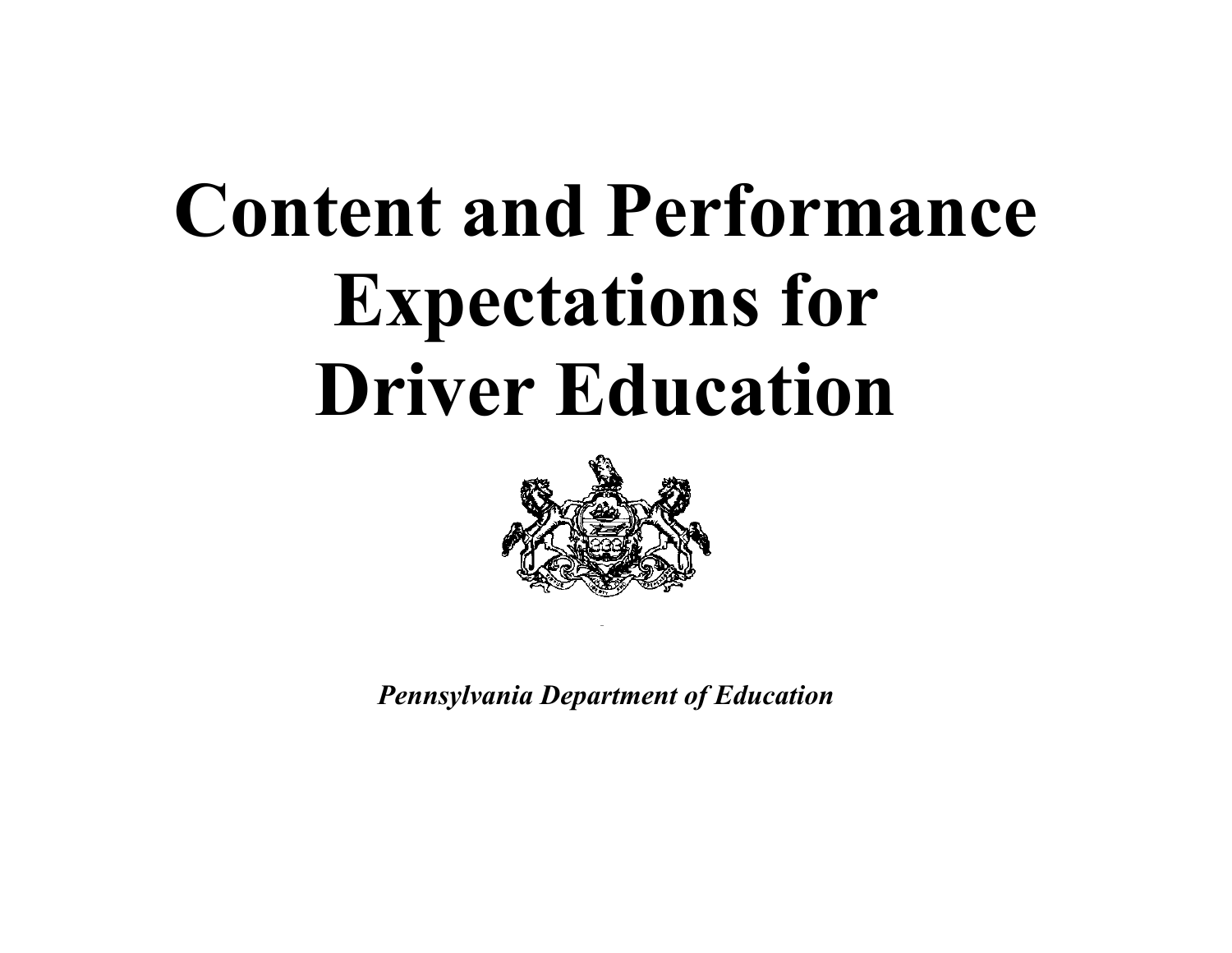#### **XXXVII. TABLE OF CONTENTS**

|                                                                                                                                                                                                                                                           | XXXVIII. |       |
|-----------------------------------------------------------------------------------------------------------------------------------------------------------------------------------------------------------------------------------------------------------|----------|-------|
| <b>CONTENT EXPECTATIONS</b>                                                                                                                                                                                                                               |          |       |
| Pennsylvania Laws and Regulations<br>A. Traffic Laws Related to Safe Driving<br>B. Laws that Relate to Responsible Use of a<br>Vehicle<br>C. Pennsylvania Licensing Procedures                                                                            | 14.1.    | Driv  |
| Knowledge of Vehicle Operations<br>A. Pre-trip Inspection Outside the Vehicle<br>B. Pre-trip Preparation Inside the Vehicle<br>C. Modern Vehicle Technology<br>D. Basic Driving Skills<br>E. Post-trip Procedures                                         | 14.2.    | Inflı |
| A. Perception as a Mental Process<br><b>B.</b> Visual Search Categories<br>C. Traffic Situations and Avoidance Strategies<br>D. The Need for Divided Visual and Mental<br><b>Attention</b>                                                                | 14.3.    |       |
| Decision-making/Risk Reduction<br>A. Models of Decision-making<br>B. Concerns when Sharing the Roadway<br>C. Emotional Effects on Driver Decisions<br>D. Characteristics of the Aggressive Driver<br>E. Appropriate Responses to the Aggressive<br>Driver | 14.4.    | Glos  |

| F. Driver Distractions and the Appropriate |  |  |
|--------------------------------------------|--|--|
| Responses                                  |  |  |
|                                            |  |  |

*G. Consequences of High Risk Driver Actions and Human Error* 

#### **Driving Conditions………………………………………** *A. Hazardous Conditions and their Effects B. Challenges of Night Driving and Appropriate Responses*  **14.5.**

- *C. Dangers of Vehicle Malfunctions*
- *D. Dangers of Sudden Emergencies*

#### **Influences Upon Driver Performance…………………** *A. Legal Aspects of Alcohol and other Drugs*  **14.6.**

- *B. Factors that Influence Individuals to Use Alcohol and other Drugs*
- *C. Driving Under the Influence (DUI)*
- *D. Physiological and Psychological Effects of Alcohol*
- *E. Physiological and Psychological Effects of Drugs*
- *F. Effects of Alcohol and other Drugs on Driving Performance*
- *G. Types of Fatigue and How to Combat their Effects*

|  | XXXIX. |
|--|--------|
|--|--------|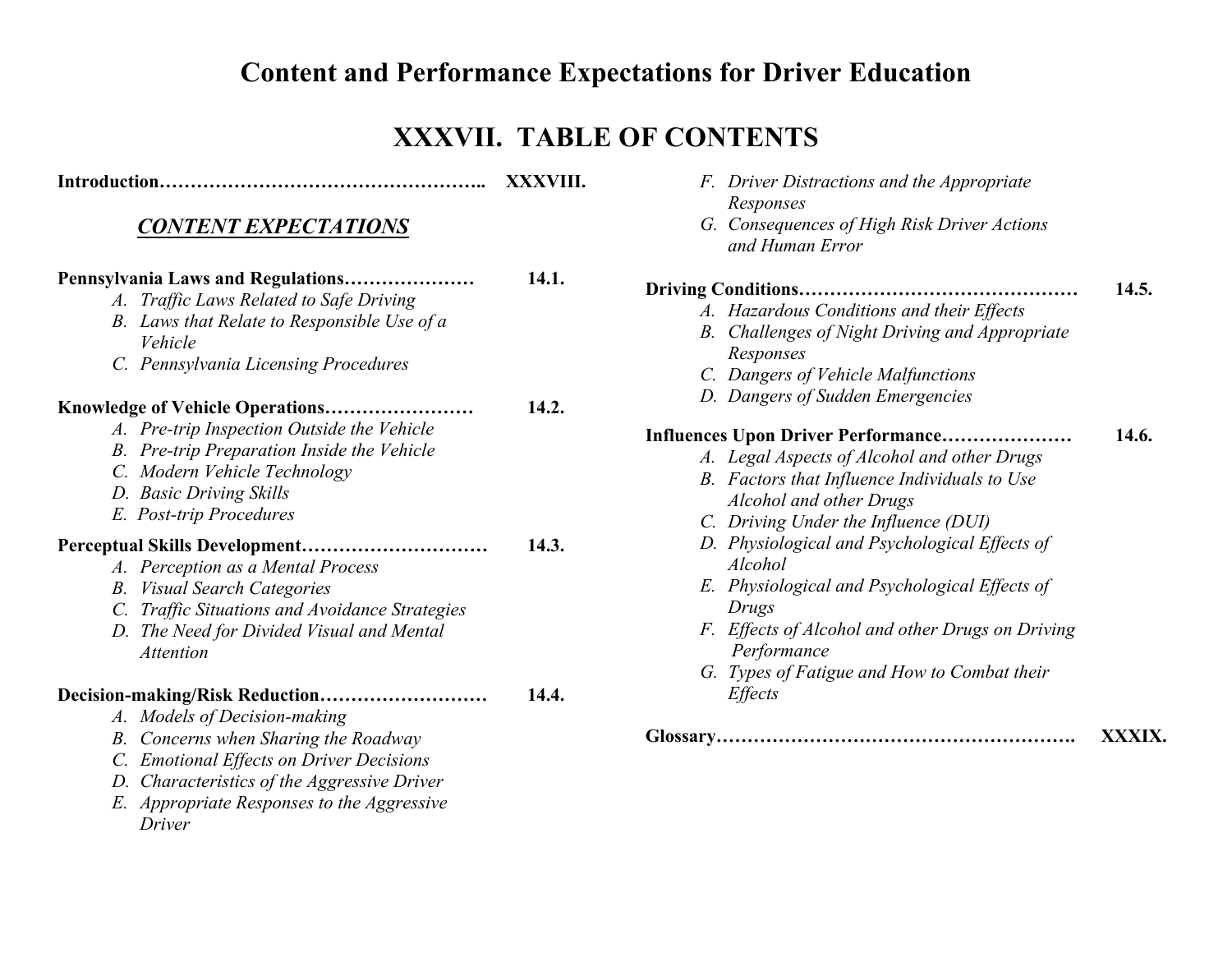#### *PERFORMANCE EXPECTATIONS*

| Pennsylvania Laws and Regulations             | 14.1. |
|-----------------------------------------------|-------|
| A. Proper Application of Traffic Laws         |       |
| B. Verification of Legal Vehicle Requirements |       |
| C. Learner's Permit/Driver's License          |       |
| Knowledge of Vehicle Operations               | 14.2. |
| A. Pre-trip Inspection Outside the Vehicle    |       |
| B. Pre-trip Preparation Inside the Vehicle    |       |
| C. Utilization of Modern Vehicle Technology   |       |
| D. Demonstration of Basic Driving Skills      |       |
| E. Post-trip Procedures                       |       |
| Perceptual Skills Development                 | 14.3. |
| A. Orderly Visual Search and Commentary       |       |
| Driving                                       |       |
| B. Risk Identification through Commentary     |       |
| Driving and Questioning                       |       |
| C. Risk Situations and Appropriate Speed or   |       |
| Lane Position Adjustments                     |       |
| D. Divided Visual and Mental Attention Tasks  |       |

| Decision-making/Risk Reduction               | 14.4. |
|----------------------------------------------|-------|
| A. Demonstration of a Decision-making        |       |
| Process                                      |       |
| <b>B.</b> Responses to Other Roadway Users   |       |
| C. Adaptation of Driving Strategies          |       |
| D. Non-aggressive Driver Performance         |       |
| E. Responses to an Aggressive Driver         |       |
| F. Responses to Driving Distractions         |       |
| G. Reduced-Risk Driving Strategies/Practices |       |
|                                              | 14.5. |
| A. Adaptations to Hazardous Conditions       |       |
| <b>B.</b> Adaptations to Night Driving       |       |
| C. Responses to Vehicle Malfunctions         |       |
| D. Responses to Sudden Emergencies           |       |
| Influences Upon Driver Performance           | 14.6. |
| Performance Expectation for 14.6. have been  |       |
| omitted due to safety concerns.              |       |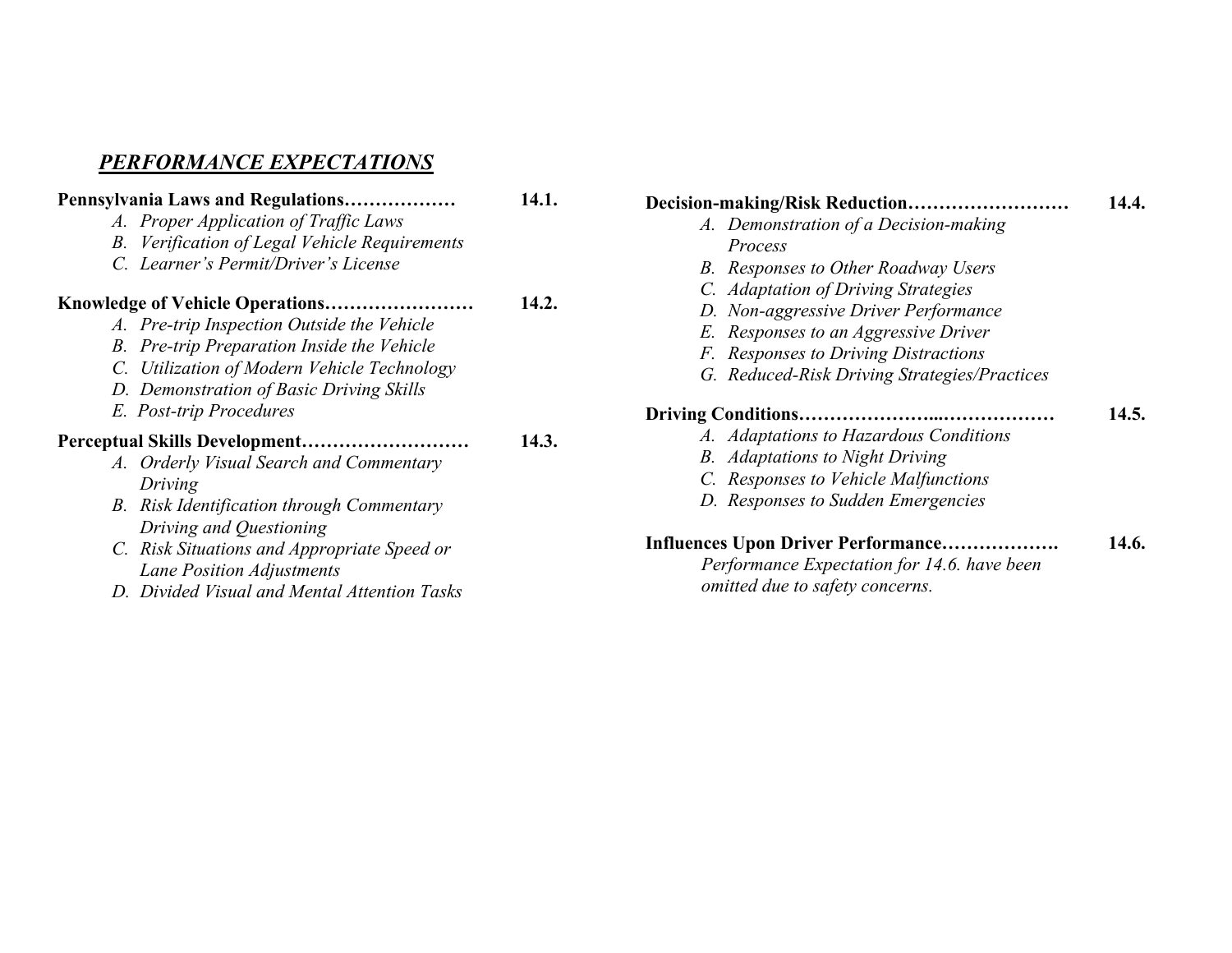#### **XXXVIII. INTRODUCTION**

The Driver Education Content and Performance Expectations describe what students should know and be able to do at the end of the thirtyhour classroom theory and the six-hour behind-the-wheel instruction:

- ◊ 14.1 Pennsylvania Laws and Regulations
- ◊ 14.2 Knowledge of Vehicle Operations
- ◊ 14.3 Perceptual Skills Development
- ◊ 14.4 Decision-making/Risk Reduction
- ◊ 14.5 Driving Conditions
- ◊ 14.6 Influences Upon Driver Performance

Driver education programs that exceed thirty hours of classroom and six hours of behind-the-wheel instruction can include additional expectations.

The content expectations contain six major categories (e.g., 14.1, 14.2, 14.3) that will be taught in a thirty-hour classroom driver education program. Under the categories, expectation statements (e.g., A, B, C) are listed showing what students should learn. The indicators listed as bullets under the statements identify what students should know for successful driving performance.

The performance expectations contain six major categories (e.g., 14.1, 14.2, 14.3) that will be taught in a six-hour behind-the-wheel driver education program. Under the categories, expectation statements (e.g., A, B, C) are listed showing what students should learn. The indicators listed under the content expectations are applicable to the performance statements. Performance Expectations for 14.6 have been omitted due to safety concerns; however, alternative methods (e.g., Safety Bug, Driving Simulations, Fatal Vision Goggles) may be used to demonstrate influences upon driver performance.

The Pennsylvania Department of Education established the Driver Education Content and Performance Expectations Committee consisting of driver education teachers, a superintendent, a curriculum coordinator, a principal, representatives from the Pennsylvania Association of Professional Driving Schools, the Indiana University of Pennsylvania, the Pennsylvania Motor Truck Association, the Pennsylvania Association of Safety Education, the Pennsylvania State Police and the Pennsylvania Departments of Transportation and Education to create content and performance expectations.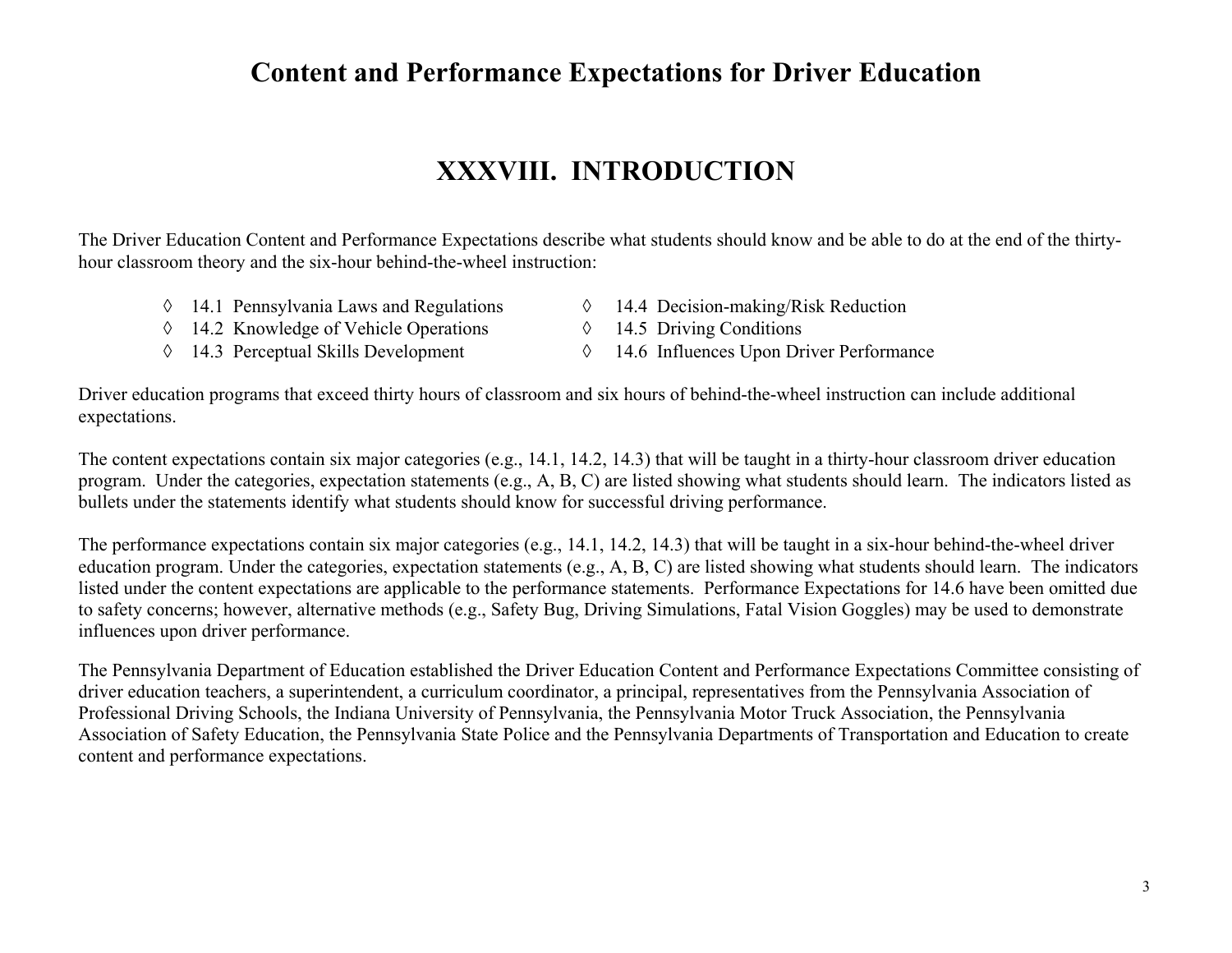As part of the young driver legislation, Act 23 of 1999, the Pennsylvania Departments of Transportation and Education established a Driver Education Task Force to study driver education programs in Pennsylvania. The task force hired researchers from the Pennsylvania State University's School of Public Affairs to conduct a comprehensive study of Pennsylvania's driver education programs. Among other findings, the research identified 14 essential driving skills that could significantly reduce crashes when learned and executed properly. The skills are listed only once (designated by the same numbers as listed below) in the expectations; however, they may be taught in multiple areas. The skills are:

- 1. judging speed going around a curve
- 2. recognizing a stopped vehicle
- 3. staying in driving line
- 4. starting from a stop
- 5. making a left turn into traffic
- 6. scanning environment and staying in driving lane
- 7. recognizing when to brake
- 8. looking before pulling out from driveway or stop sign
- 9. judging speed and distances of on-coming traffic
- 10. driving at night
- 11. driving in the rain
- 12. driving in the snow
- 13. identifying lights, signs and road markings
- 14. selecting a sufficient gap to enter traffic.

The Content and Performance Expectations for Driver Education provide students with the knowledge and skills that should enable them to become safe and informed members of the Highway Transportation System. The attainment of these expectations will allow students to safely use the Highway Transportation System with greater confidence and higher skill levels.

A glossary is included to assist the reader with terminology contained in the expectations.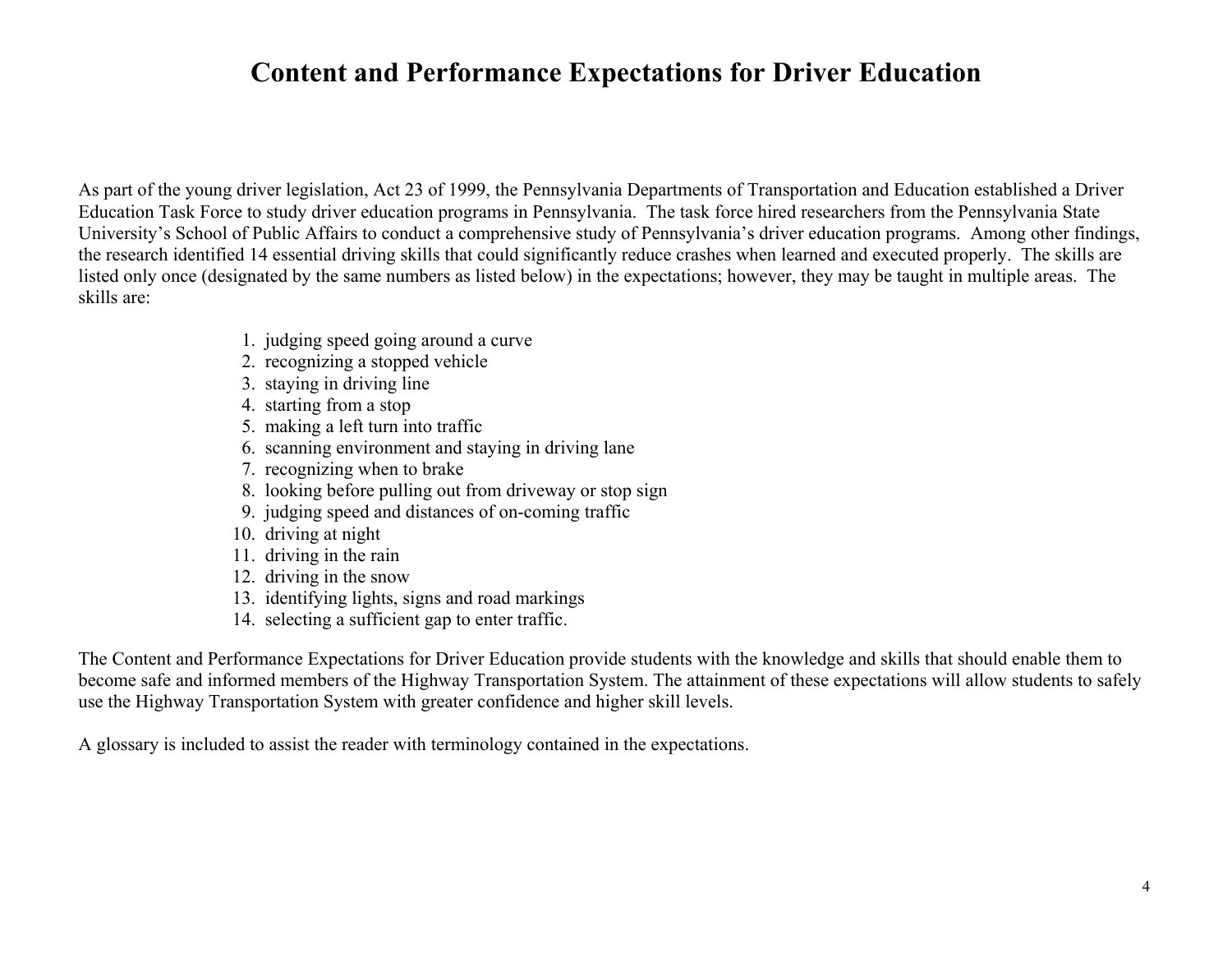| 14.1. Pennsylvania Laws and Regulations                                                                                                                                                                                                              |                                                                                           |  |
|------------------------------------------------------------------------------------------------------------------------------------------------------------------------------------------------------------------------------------------------------|-------------------------------------------------------------------------------------------|--|
| Pennsylvania's public schools shall teach, challenge and support every student to realize his or her maximum potential and to acquire the<br>knowledge and skills needed to:                                                                         |                                                                                           |  |
| <b>CONTENT EXPECTATIONS</b>                                                                                                                                                                                                                          | BEHIND-THE-WHEEL PERFORMANCE EXPECTATIONS                                                 |  |
| A. Identify and explain traffic laws related to safe driving.<br>Traffic controls (e.g., signs, signals, road markings) #13<br>Right-of-Way<br>Speed regulations<br>Pedestrian rights and responsibilities                                           | A. Demonstrate proper application of traffic laws.                                        |  |
| Identify and explain laws that relate to responsible use of a vehicle.<br><b>B.</b><br>Vehicle registration<br>$\bullet$<br>Insurance regulations<br>Vehicle/emissions inspection<br>Seat belts<br>Child safety seats<br>Passengers in pickup trucks | Verify that the vehicle meets the laws relating to responsible driving.<br><b>B.</b>      |  |
| Describe the Pennsylvania licensing procedures.<br>$C_{\cdot}$<br>Learner's permit<br>Graduated driver's licensing                                                                                                                                   | Acquire and have in possession a learner's permit and/or driver's license.<br>$C_{\cdot}$ |  |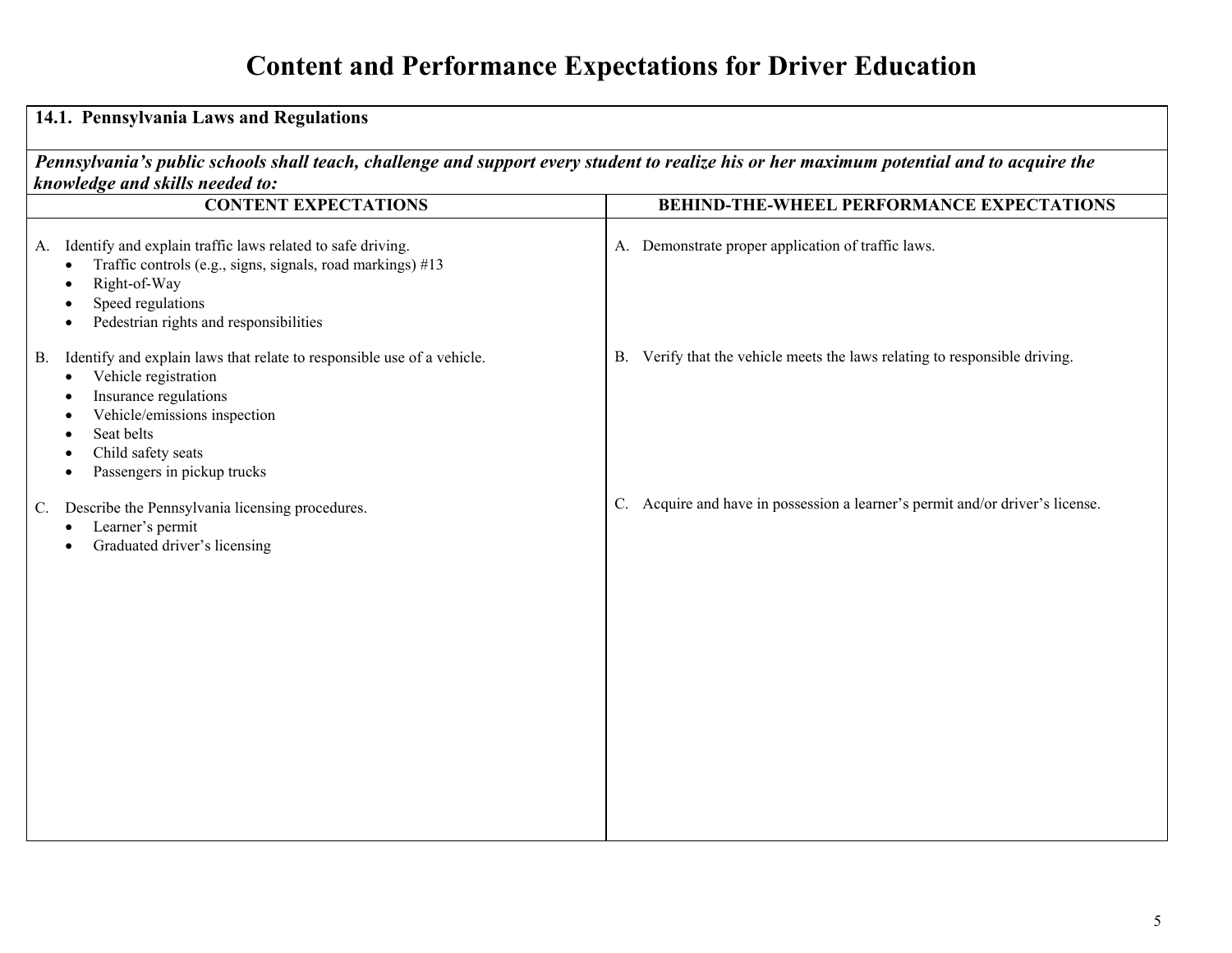| 14.2. Knowledge of Vehicle Operations                                                                                                                                                                                                                                                                                                                                                                                                                                                                                                         |                                                                                                                                          |  |
|-----------------------------------------------------------------------------------------------------------------------------------------------------------------------------------------------------------------------------------------------------------------------------------------------------------------------------------------------------------------------------------------------------------------------------------------------------------------------------------------------------------------------------------------------|------------------------------------------------------------------------------------------------------------------------------------------|--|
| Pennsylvania's public schools shall teach, challenge and support every student to realize his or her maximum potential and to acquire the<br>knowledge and skills needed to:                                                                                                                                                                                                                                                                                                                                                                  |                                                                                                                                          |  |
| <b>CONTENT EXPECTATIONS</b>                                                                                                                                                                                                                                                                                                                                                                                                                                                                                                                   | <b>BEHIND-THE-WHEEL PERFORMANCE EXPECTATIONS</b>                                                                                         |  |
| A. Identify and describe the pre-trip inspection outside the vehicle.<br>Visual inspection of vehicle (e.g., wheels, body, lights)<br>$\bullet$<br>Visual inspection of surroundings (e.g., front, sides, back)<br>$\bullet$                                                                                                                                                                                                                                                                                                                  | A. Perform a pre-trip inspection outside the vehicle.                                                                                    |  |
| B. Identify and describe the pre-trip preparation inside the vehicle.<br>Car door locks<br>$\bullet$<br>Key in ignition<br>$\bullet$<br>Seating position<br>$\bullet$<br>Mirror settings (enhanced/traditional)<br>$\bullet$<br>Communications controls (e.g., turn signals, high/low beams, flashers)<br>$\bullet$<br>Safety devices (e.g., wipers, seat belt adjustments, head restraint)<br>$\bullet$<br>Comfort/climate controls (e.g., heater, air conditioning, defroster)<br>$\bullet$<br>Hand position on steering wheel<br>$\bullet$ | Perform pre-trip preparations inside the vehicle.<br><b>B.</b>                                                                           |  |
| Identify and assess purpose of modern vehicle technology.<br>$C_{\cdot}$<br>Owner's manual specifications<br>$\bullet$<br>Alert and warning symbols<br>$\bullet$<br>Supplemental occupant restraint systems<br>$\bullet$<br>Antilock Braking System (ABS)<br>$\bullet$<br>Global Positioning System (GPS)<br>Electronic Stabilization Control (ESC)<br>$\bullet$                                                                                                                                                                              | C. Point out and demonstrate, when appropriate, technologies related to the<br>operation of the vehicle as stated in the owner's manual. |  |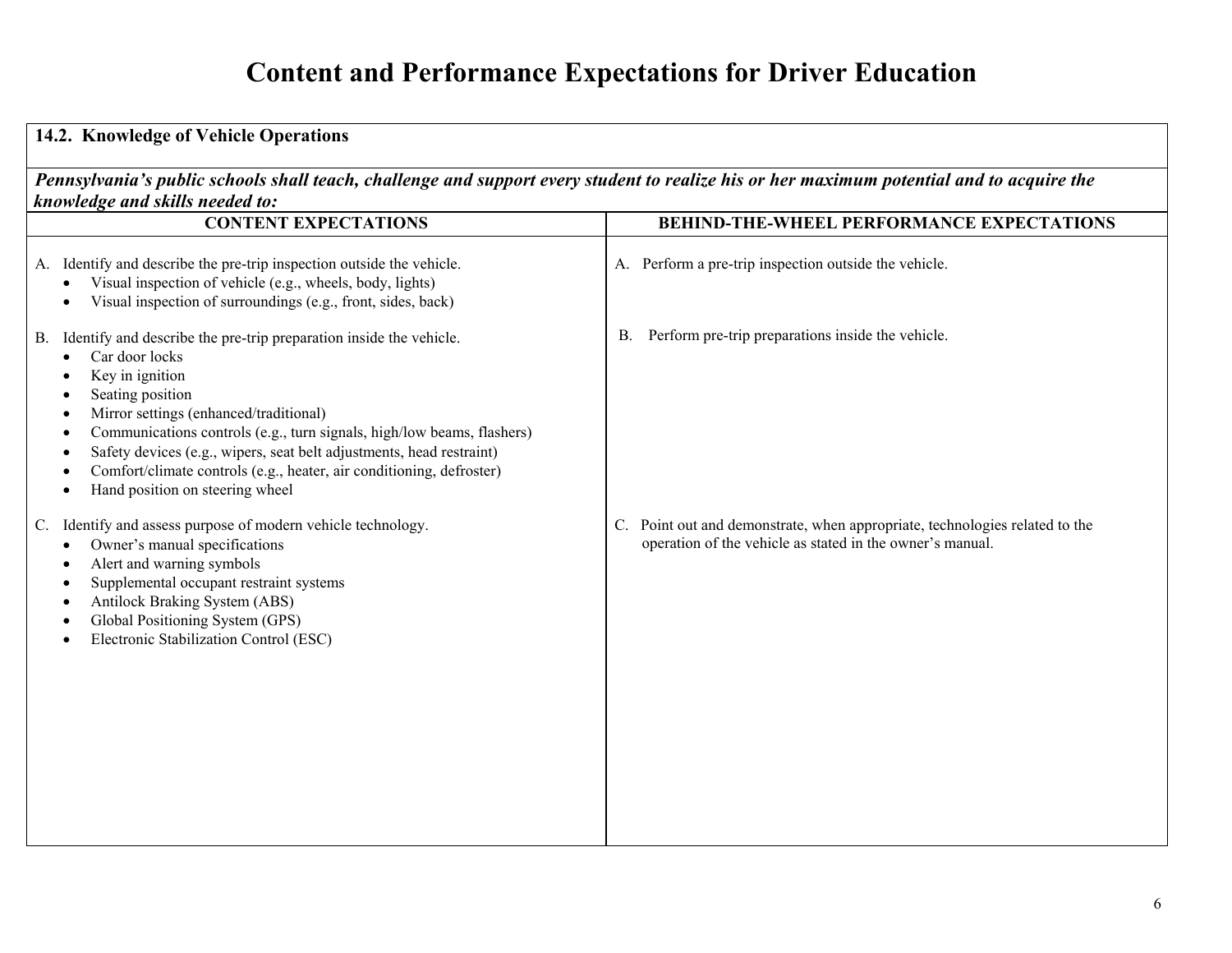| D. Describe and explain the proper application of basic driving skills.<br>Staying in driving line #3<br>$\bullet$<br>Starting from a stop #4<br>Accelerating                                                                                                                                                            | D. Demonstrate basic driving skills. |
|--------------------------------------------------------------------------------------------------------------------------------------------------------------------------------------------------------------------------------------------------------------------------------------------------------------------------|--------------------------------------|
| Managing intersections<br>Recognizing when to brake #7<br>Making a left turn into traffic #5<br>$\bullet$<br>Making right turns<br>$\bullet$<br>Driving in reverse<br>Making lane changes (e.g., multiple-lane roadways, merge/exit situations,                                                                          |                                      |
| passing vehicles)<br>Selecting a sufficient gap to enter traffic #14<br>$\bullet$<br>E. Identify post-trip procedures.<br>Securing the vehicle (e.g., place in park, set parking brake, remove keys)<br>$\bullet$<br>Exiting the vehicle (e.g., open door safely, face traffic when exiting, lock<br>$\bullet$<br>doors) | E. Perform post-trip procedures.     |
|                                                                                                                                                                                                                                                                                                                          |                                      |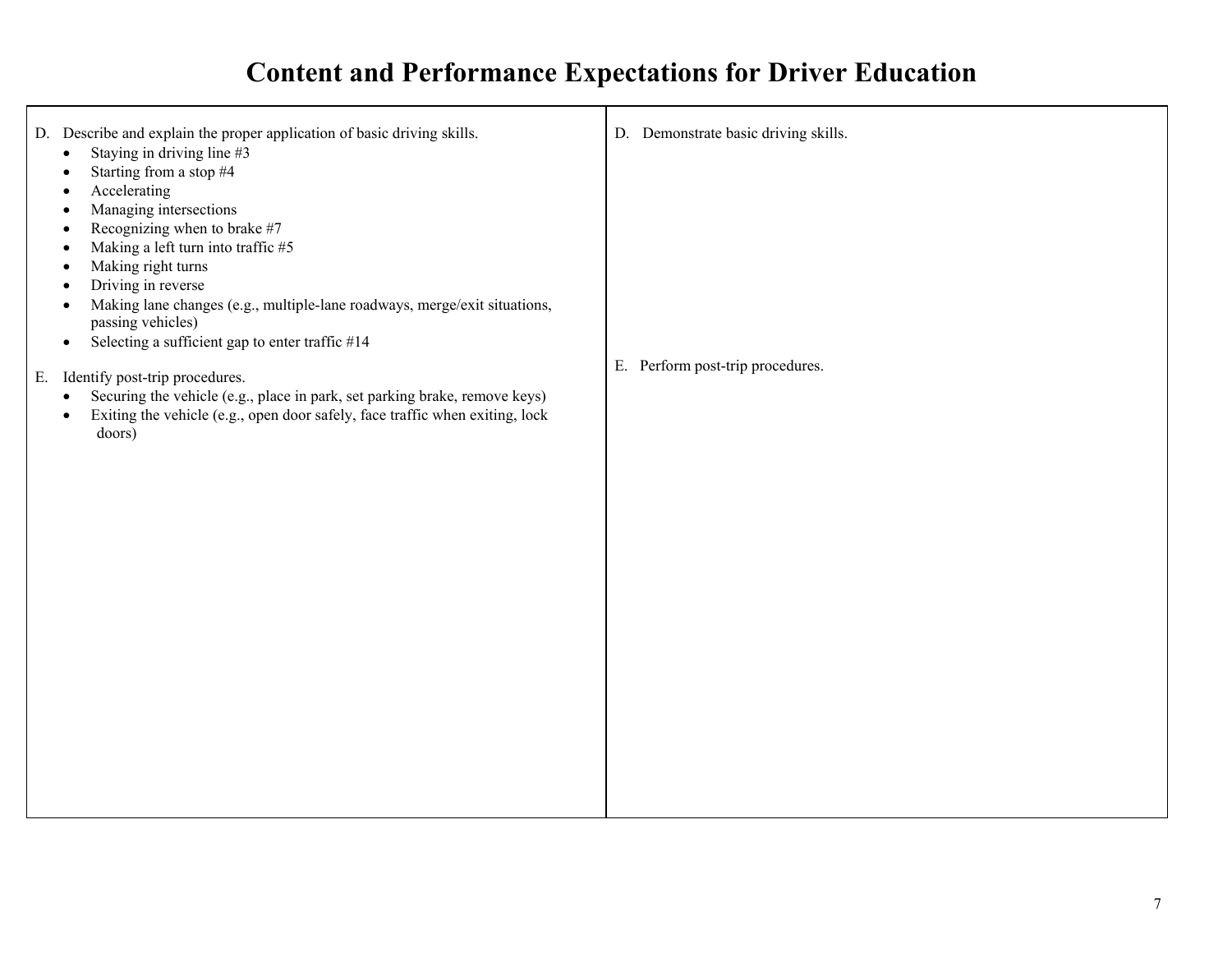| 14.3. Perceptual Skills Development<br>Pennsylvania's public schools shall teach, challenge and support every student to realize his or her maximum potential and to acquire the<br>knowledge and skills needed to:                                                                                                                                                                                                                                                                                                                                                                                                                                                                                                                                                                                                |                                                                                                                                                  |  |
|--------------------------------------------------------------------------------------------------------------------------------------------------------------------------------------------------------------------------------------------------------------------------------------------------------------------------------------------------------------------------------------------------------------------------------------------------------------------------------------------------------------------------------------------------------------------------------------------------------------------------------------------------------------------------------------------------------------------------------------------------------------------------------------------------------------------|--------------------------------------------------------------------------------------------------------------------------------------------------|--|
|                                                                                                                                                                                                                                                                                                                                                                                                                                                                                                                                                                                                                                                                                                                                                                                                                    |                                                                                                                                                  |  |
| A. Describe perception as a mental process that is selective and can be improved.<br>Visual functions: focal, useful field of vision, peripheral, depth<br>$\bullet$<br>Projected path of travel<br>$\bullet$<br>Scanning environment and staying in driving lane #6<br>$\bullet$                                                                                                                                                                                                                                                                                                                                                                                                                                                                                                                                  | Perform an orderly visual search and use commentary driving to describe how the<br>А.<br>driver determines speed and lane position.              |  |
| B. Describe visual search categories for identifying risk situations.<br>Restrictions to path of travel<br>$\bullet$<br>Restrictions to sightline<br>Traffic controls<br>Highway characteristics/conditions<br>Other highway users                                                                                                                                                                                                                                                                                                                                                                                                                                                                                                                                                                                 | Utilize commentary driving and/or respond to questions to identify potential risks<br><b>B.</b><br>for path of travel or sightline restrictions. |  |
| Identify traffic situations and develop avoidance strategies.<br>C.<br>Judging speed going around a curve #1<br>$\bullet$<br>Searching for sufficient gap before pulling out from a driveway or stop sign #8<br>$\bullet$<br>Reducing crash potential by adjusting speed, lane position and appropriate<br>$\bullet$<br>communication (e.g., turn signals)<br>Recognizing a stopped vehicle #2<br>$\bullet$<br>Changing speed and/or direction to avoid conflicts with sightline and path of<br>$\bullet$<br>travel restrictions<br>Judging speed and distances of on-coming traffic #9<br>٠<br>Making correct decisions at intersections by managing time and space<br>$\bullet$<br>Applying basic driving skills to city, rural and expressway driving in various<br>$\bullet$<br>weather and roadway conditions | Detect risk situations and make appropriate speed or lane position adjustments.<br>C.                                                            |  |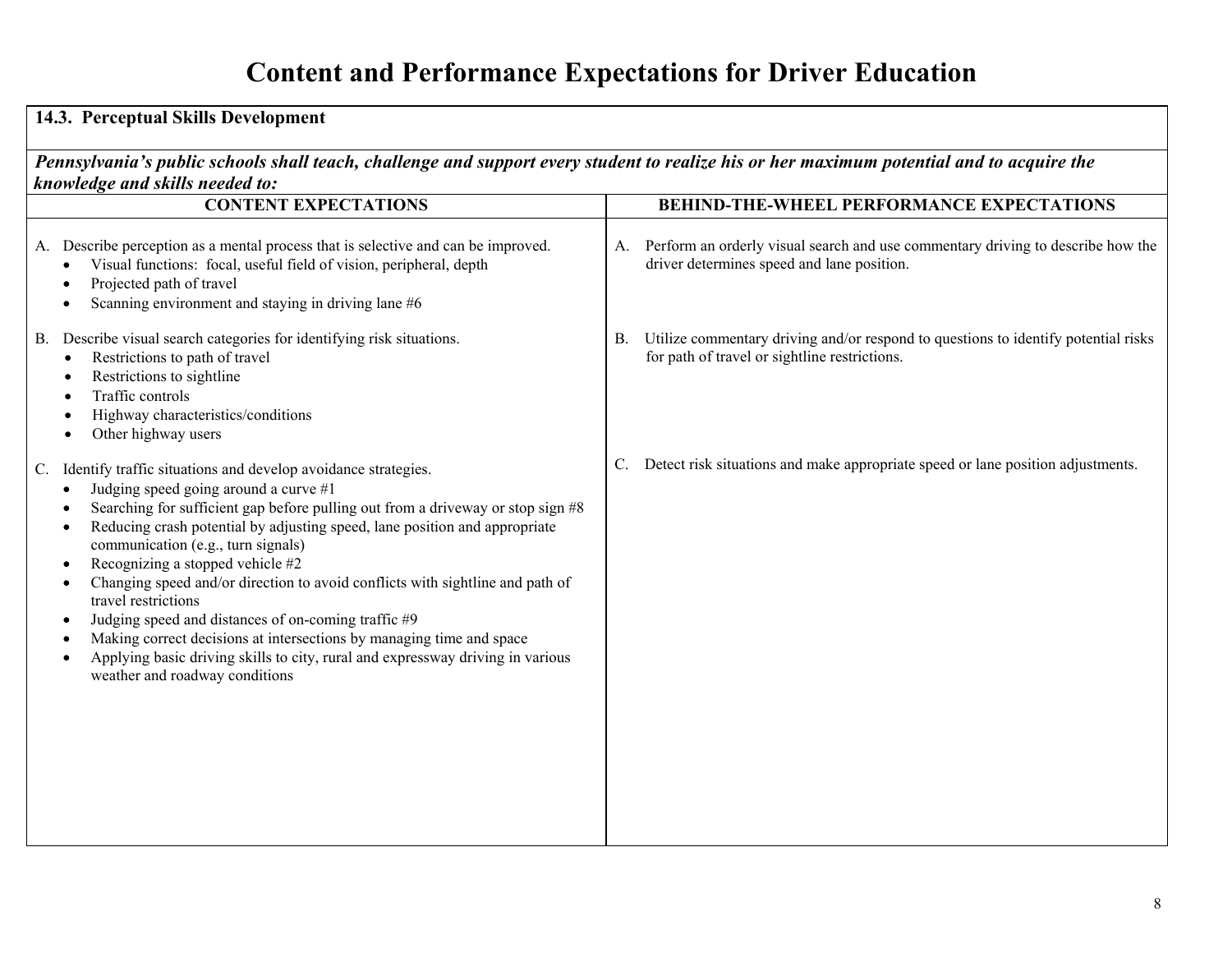| D. Analyze the need for divided visual and mental attention from path of travel to<br>driving tasks, then back to path of travel for brief periods of time.<br>Searching from path of travel to signs, symbols and markings<br>$\bullet$<br>Searching from path of travel for intersection problems<br>$\bullet$<br>Searching from path of travel to new entry lane when turning left or right<br>$\bullet$<br>Searching from path of travel to instrument panel for speed and vehicle<br>$\bullet$<br>information<br>Searching from path of travel to vehicle accessories for appropriate operation<br>$\bullet$ | D. | Divide the visual and mental attention tasks to maintain roadway position while<br>searching for risk situations. |
|-------------------------------------------------------------------------------------------------------------------------------------------------------------------------------------------------------------------------------------------------------------------------------------------------------------------------------------------------------------------------------------------------------------------------------------------------------------------------------------------------------------------------------------------------------------------------------------------------------------------|----|-------------------------------------------------------------------------------------------------------------------|
|                                                                                                                                                                                                                                                                                                                                                                                                                                                                                                                                                                                                                   |    |                                                                                                                   |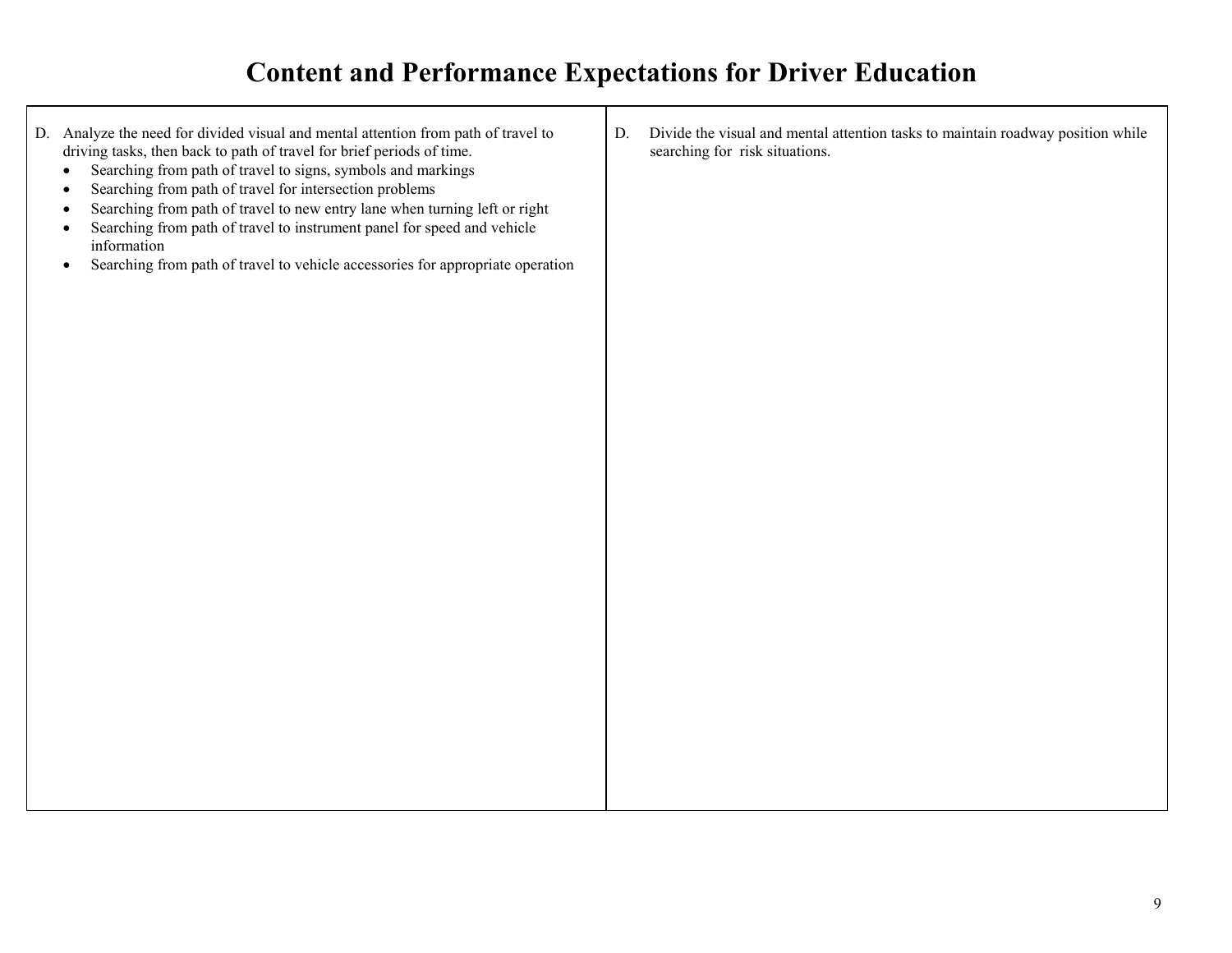| 14.4. Decision-making/Risk Reduction                                                                                                                                                                                       |                                                                                                                                                                                       |  |
|----------------------------------------------------------------------------------------------------------------------------------------------------------------------------------------------------------------------------|---------------------------------------------------------------------------------------------------------------------------------------------------------------------------------------|--|
| Pennsylvania's public schools shall teach, challenge and support every student to realize his or her maximum potential and to acquire the<br>knowledge and skills needed to:                                               |                                                                                                                                                                                       |  |
| <b>CONTENT EXPECTATIONS</b>                                                                                                                                                                                                | <b>BEHIND-THE-WHEEL PERFORMANCE EXPECTATIONS</b>                                                                                                                                      |  |
| A. Identify and know a model of decision-making.<br>Stop-Think-Go<br>$\bullet$<br>SIPDE (Search, Identify, Predict, Decide and Execute)<br>IPDE (Identify, Predict, Decide and Execute)<br>SEE (Search, Evaluate, Execute) | A. Demonstrate a decision-making process through appropriate communication,<br>followed by timely speed or lane position adjustment or by verbalizing the<br>decision-making process. |  |
| Identify and describe concerns when sharing the roadway.<br><b>B.</b><br>Motorized vehicles<br>Non-motorized vehicles<br>Commercial/large vehicles<br>Pedestrians<br>Animals                                               | Demonstrate the appropriate communication, speed and lane position responses<br>В.<br>when encountering other users of the roadway.                                                   |  |
| Identify how emotions affect driver decisions.<br>$\mathbb{C}$ .<br>Depression/Sadness<br>$\bullet$<br>Elation<br>Anger<br>Road Rage<br>Fear                                                                               | Adapt driving strategies to avoid or minimize inappropriate behavior while<br>$C_{\cdot}$<br>driving.                                                                                 |  |
| D. Describe the characteristics of the aggressive driver.<br>High Speed<br>Erratic vehicle movements<br>Gestures<br>Vocal outbursts                                                                                        | Detect and verbalize characteristics of aggressive drivers while exhibiting the<br>D.<br>characteristics of a non-aggressive driver.                                                  |  |
| Identify appropriate responses to the aggressive driver.<br>Е.<br>Eye contact avoidance<br>$\bullet$<br><b>Emotional detachment</b><br>Speed adjustment<br>Lane adjustment                                                 | Implement the appropriate communication, speed and lane position responses<br>Ε.<br>when encountering an aggressive driver.                                                           |  |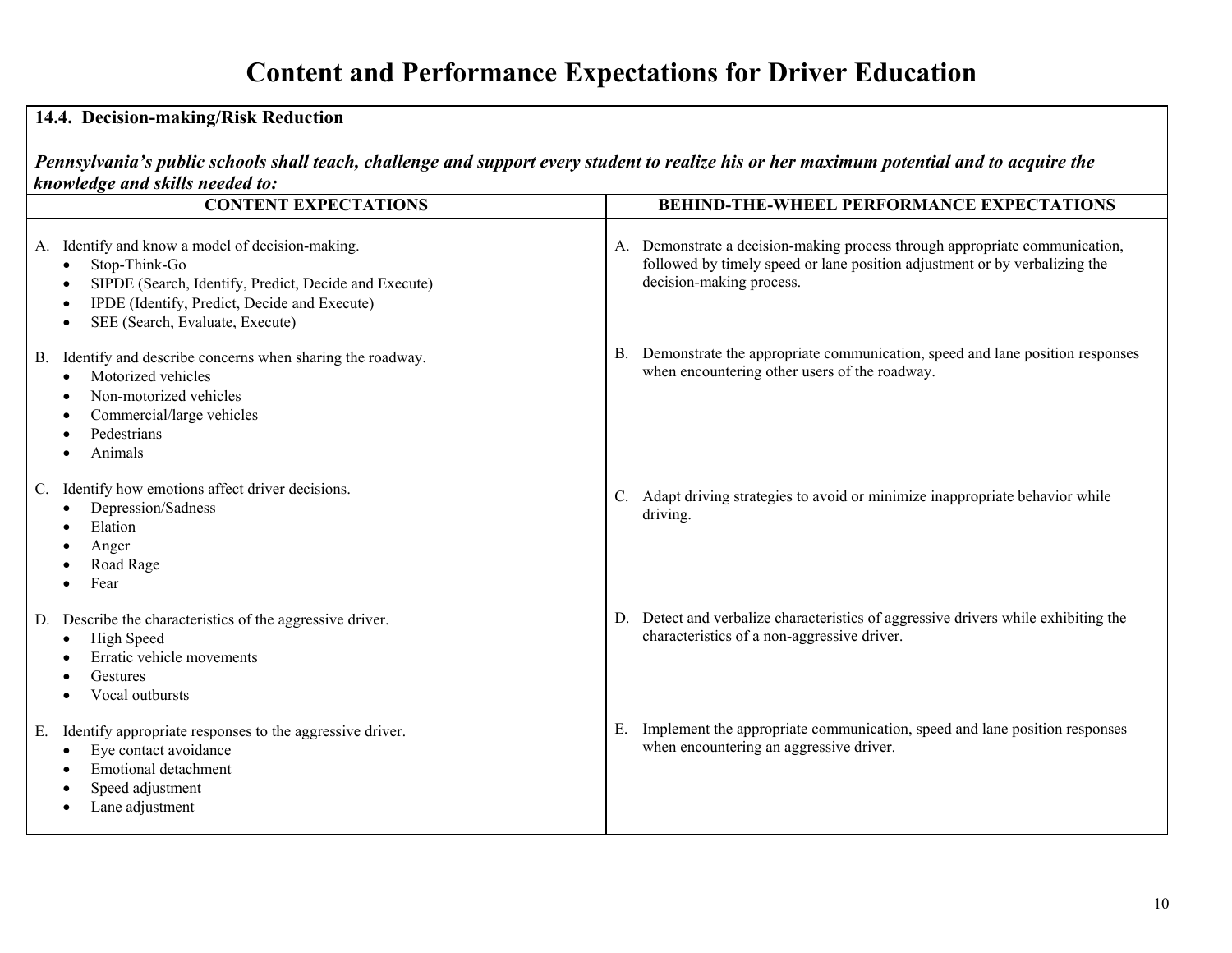| F. Identify driver distractions and the appropriate responses to them.<br>Within vehicle (e.g., passengers and pets, food and drinks, cell phones and other<br>$\bullet$<br>electronics)<br>Outside vehicle (e.g., construction zones, people, accident and emergency<br>$\bullet$<br>vehicles)                 | F. Execute appropriate behaviors when encountering driving distractions.                    |
|-----------------------------------------------------------------------------------------------------------------------------------------------------------------------------------------------------------------------------------------------------------------------------------------------------------------|---------------------------------------------------------------------------------------------|
| G. Analyze the consequences of high-risk driver actions and human error.<br>Vehicular crashes<br>$\bullet$<br>Injury or death<br>$\bullet$<br>Civil liability<br>$\bullet$<br>Property damage<br>$\bullet$<br>Financial loss<br>$\bullet$<br>Pennsylvania Point System<br>Fines<br>Loss of license<br>$\bullet$ | G. Practice reduced-risk driving strategies to avoid the consequences of unsafe<br>driving. |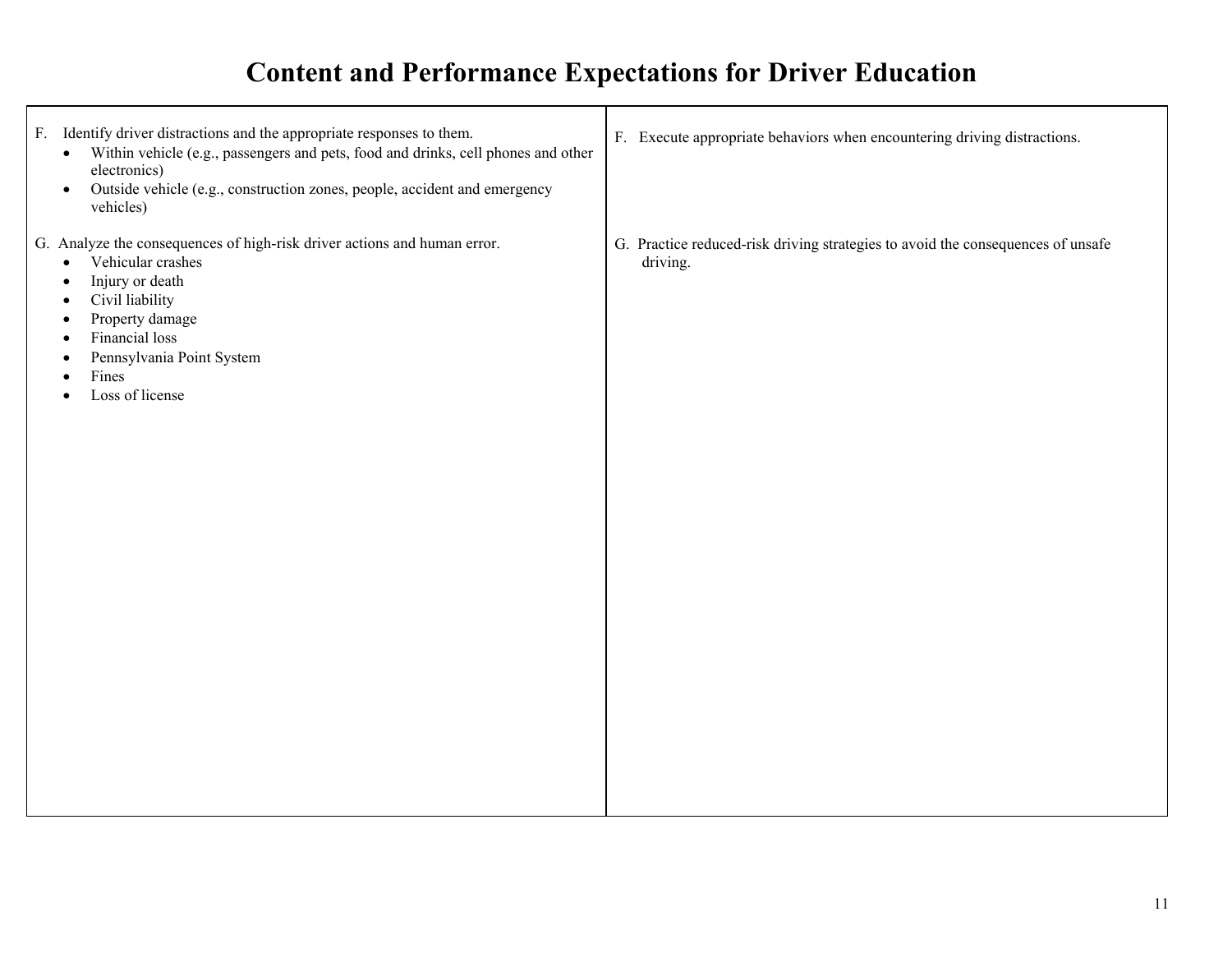| 14.5. Driving Conditions<br>Pennsylvania's public schools shall teach, challenge and support every student to realize his or her maximum potential and to acquire the<br>knowledge and skills needed to:                                                                                      |                                                                                                                                                            |  |
|-----------------------------------------------------------------------------------------------------------------------------------------------------------------------------------------------------------------------------------------------------------------------------------------------|------------------------------------------------------------------------------------------------------------------------------------------------------------|--|
|                                                                                                                                                                                                                                                                                               |                                                                                                                                                            |  |
| A. Describe hazardous conditions and their effects on vision, motion and steering<br>control tasks while driving.<br>Snow $#12$<br>Rain #11<br>Fog<br>Sleet/ice<br>Hydroplaning<br><b>Traction</b> loss                                                                                       | Evaluate the driving situation and adapt to the specific hazardous condition with<br>А.<br>appropriate communication, speed and lane position adjustments. |  |
| Identify challenges of night driving and appropriate responses to them. #10<br>B.<br>Reduced visibility<br>Eye fatigue<br>Overdriving headlights<br>$\bullet$                                                                                                                                 | B. Evaluate nighttime driving challenges and adapt to the increased risk.                                                                                  |  |
| Identify the dangers of vehicle malfunctions.<br>$\mathbb{C}$ .<br>Warning indicators (e.g., dashboard, smoke, sounds)<br>٠<br>Failures (e.g., tires, brakes, steering)<br>Stuck accelerator<br>Engine stalls<br>Loss of headlights or forward vision due to vehicle malfunction<br>$\bullet$ | C. Respond appropriately to simulated or real vehicle malfunctions.                                                                                        |  |
| D. Identify the dangers of sudden emergencies.<br>High water<br>$\bullet$<br>Vehicle crossing centerline<br>$\bullet$<br>Vehicle not yielding at intersection<br>$\bullet$<br>Vehicle running off roadway<br>Traction loss to front tires<br>Traction loss to rear tires                      | Respond appropriately to simulated or real sudden emergencies.<br>D.                                                                                       |  |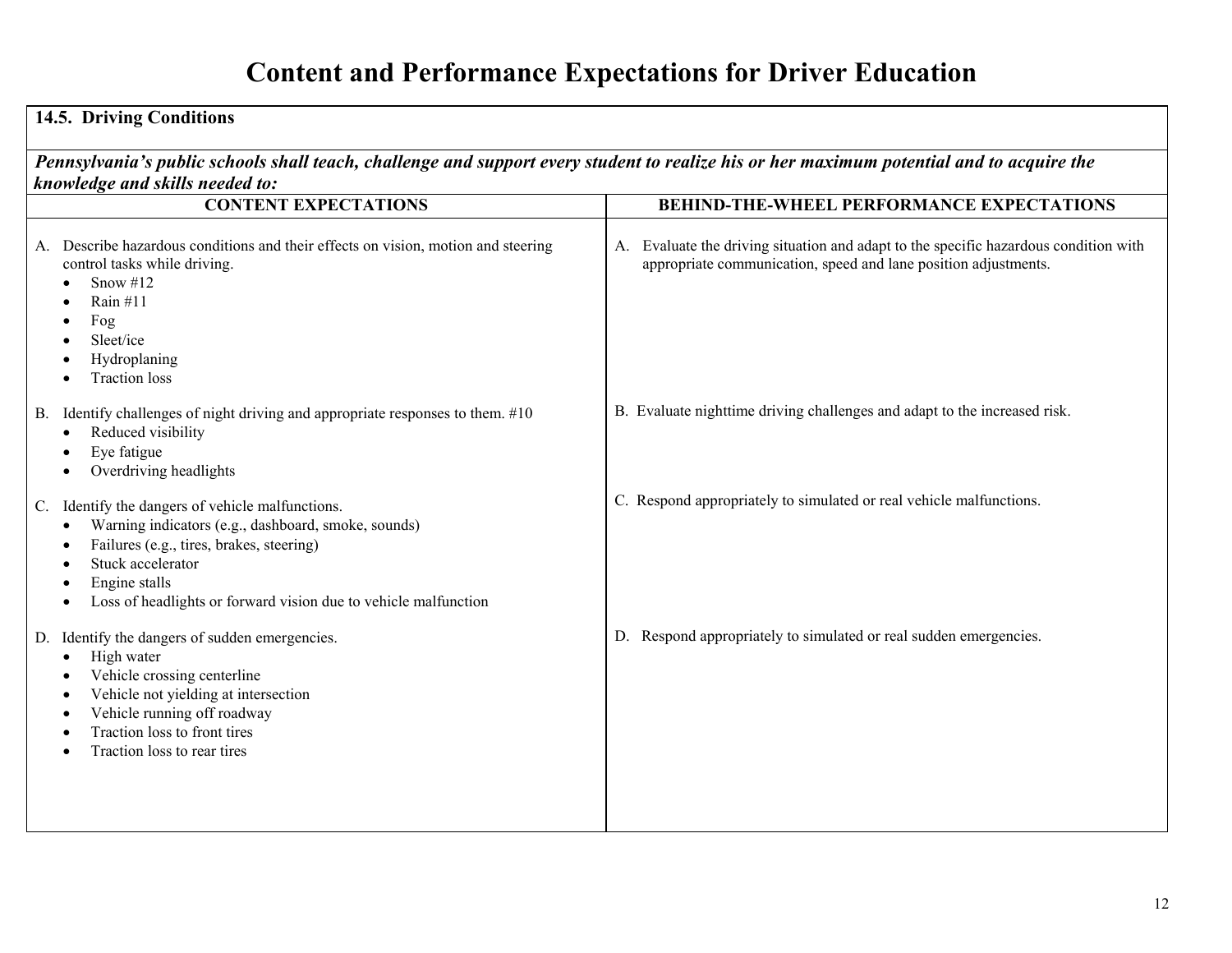| 14.6. Influences Upon Driver Performance<br>Pennsylvania's public schools shall teach, challenge and support every student to realize his or her maximum potential and to acquire the<br>knowledge and skills needed to:                                                                                                               |                                                                              |  |
|----------------------------------------------------------------------------------------------------------------------------------------------------------------------------------------------------------------------------------------------------------------------------------------------------------------------------------------|------------------------------------------------------------------------------|--|
|                                                                                                                                                                                                                                                                                                                                        |                                                                              |  |
| A. Know legal aspects of alcohol and other drug use.<br>Just saying "No" to alcoholic beverages and other drugs<br>Terms and meanings associated with drinking and driving<br>Penalties when intoxicated<br>Implied consent<br>Zero tolerance<br>Evaluate the factors that influence individuals to use alcohol and other drugs.<br>В. | Performance Expectations for 14.6. have been omitted due to safety concerns. |  |
| Advertising<br>Peer pressure<br>Social norms<br>Culture<br>Holidays                                                                                                                                                                                                                                                                    |                                                                              |  |
| Define and analyze the problem of driving under the influence (DUI).<br>$\mathcal{C}$ .<br>Significance of problem<br>Consequences<br>Solutions                                                                                                                                                                                        |                                                                              |  |
| Identify and analyze the physiological and psychological effects of alcohol on the<br>D.<br>driver.<br>Process of alcohol entering and exiting from the body<br>How alcohol affects people differently<br>Changes to the central nervous system                                                                                        |                                                                              |  |
| Identify and analyze the physiological and psychological effects of drugs.<br>Е.<br>Types (i.e., over-the-counter, prescription, controlled substances)<br>How drugs affect people differently<br>Changes to the central nervous system                                                                                                |                                                                              |  |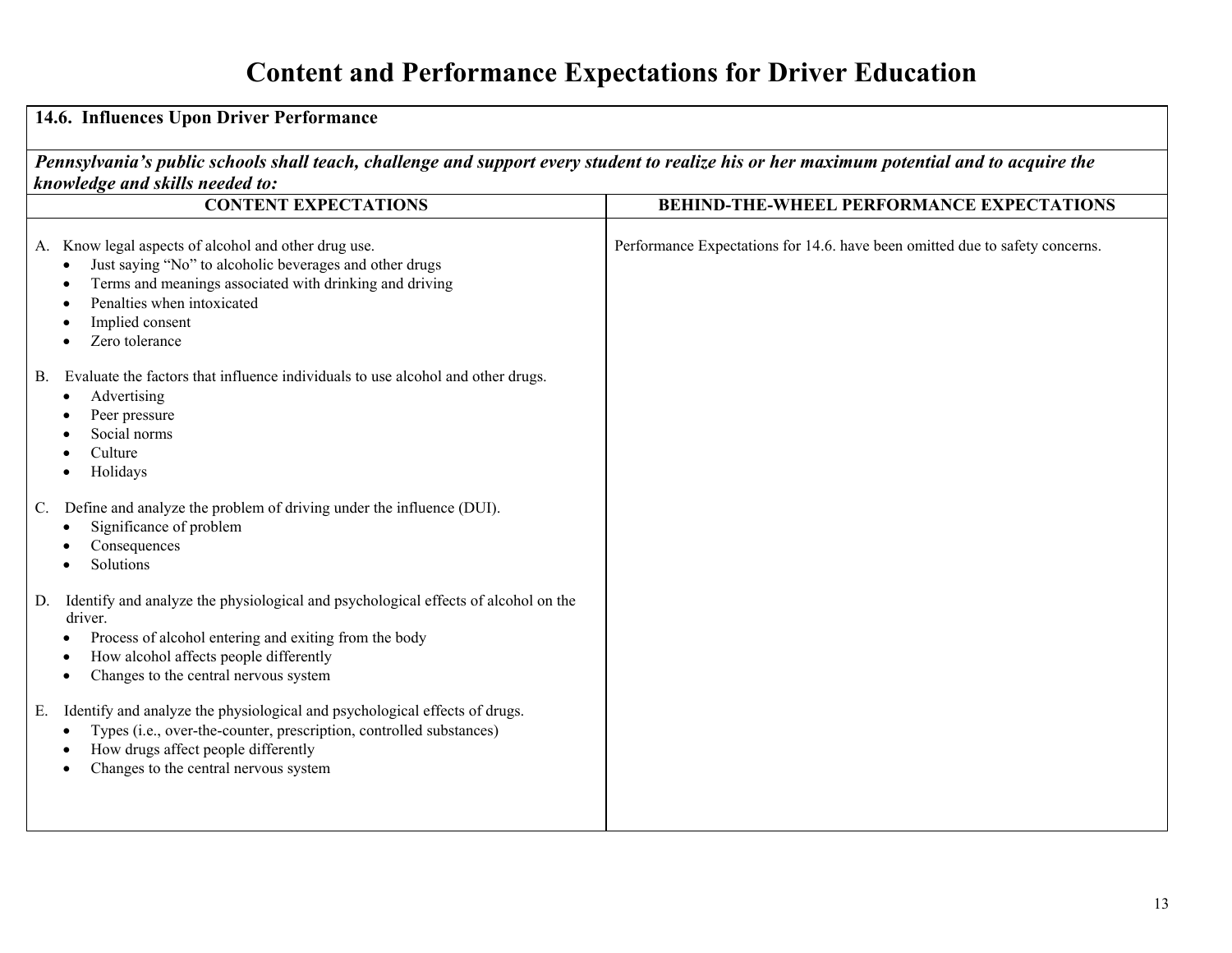- F. Identify and anal yze how alcohol and other drugs affect dri ving performance.
	- Impaired judgment and reasoning
	- Visual impairment
	- Slower motor skills
	- Increased response time
	- Loss of reality
- G. Identify t ypes of fatigue and how to combat t heir effects.
	- Mental and physical types (e.g., boredom, eye strain, drowsiness)
	- Sy mptoms (e.g., slowed response time, day dreaming, heavy eyes)
	- Methods to delay fatigue (e.g., exit and walk around the vehicle every two hours, pull over and take a nap, stop for a bat hroom/snack break)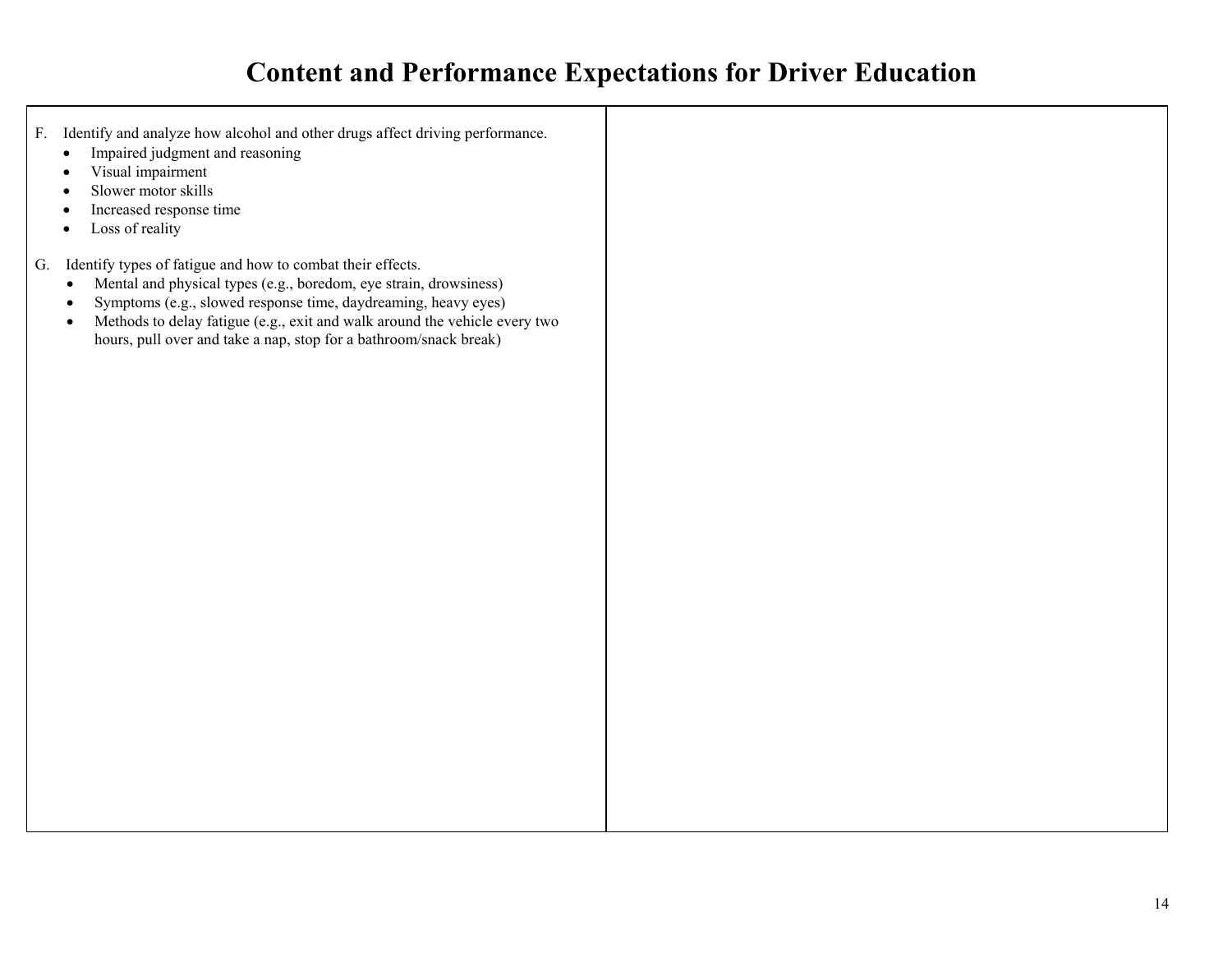#### **XXXIX. GLOSSARY**

| <b>Aggressive driver:</b>                    | A person who operates a motor vehicle in a high-risk manner that endangers or is likely to endanger persons or<br>property.                    |
|----------------------------------------------|------------------------------------------------------------------------------------------------------------------------------------------------|
| <b>Antilock Braking System</b><br>(ABS):     | A mechanism designed to enable a driver to maintain steering control and to keep the wheels from locking when<br>braking abruptly.             |
| Civil liability:                             | Non-criminal accountability for a person's driving actions.                                                                                    |
| <b>Commentary driving:</b>                   | Student verbalization of the decision-making processes regarding effective communication, speed and lane position<br>adjustment while driving. |
| <b>Culture:</b>                              | The customs, beliefs, social norms and material traits of a social group.                                                                      |
| Decision-making:                             | Determining the best communication, speed and lane position adjustments for achieving reduced-risk solutions to<br>traffic situations.         |
| <b>Divided attention:</b>                    | Visual and mental processes needed to split attention between path of travel and other driver and non-driver task<br>requirements.             |
| <b>Driver distractions:</b>                  | Events that direct the driver's attention away from the driving task.                                                                          |
| <b>Driving lane:</b>                         | A portion of the highway/roadway used by a vehicle traveling in one direction.                                                                 |
| <b>Driving line:</b>                         | The path of travel of a vehicle in a driving lane.                                                                                             |
| <b>Driving Under the Influence</b><br>(DUI): | An offense a driver may be charged with in Pennsylvania if driving after consuming alcohol and/or other drugs.                                 |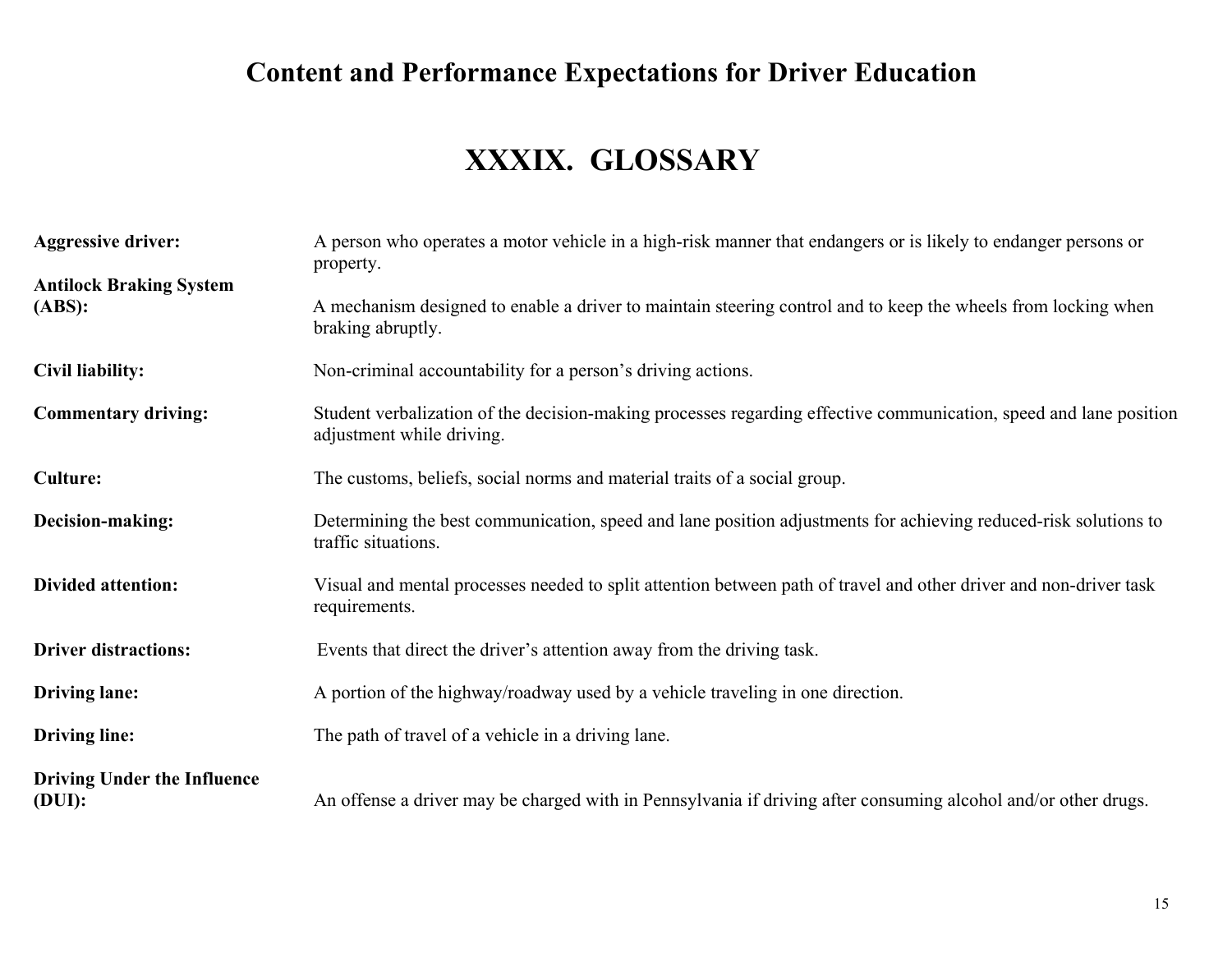| <b>Electronic Stabilization Control</b><br>(ESC): | A computerized handling and stability system that improves vehicle traction and stability in three areas of<br>performance: accelerating, cornering and braking.                                        |
|---------------------------------------------------|---------------------------------------------------------------------------------------------------------------------------------------------------------------------------------------------------------|
| <b>Emissions inspection:</b>                      | A periodic check of the vehicle's exhaust to evaluate combustion efficiency.                                                                                                                            |
| <b>Fatigue:</b>                                   | Physical or mental exhaustion.                                                                                                                                                                          |
| <b>Global Positioning System</b><br>(GPS):        | Use of satellite technology to identify the exact location of a vehicle.                                                                                                                                |
| <b>Graduated Driver Licensing</b><br>$(GDL)$ :    | Multi-stage system of licensing (i.e., permit, junior license, regular license).                                                                                                                        |
| <b>Hazardous condition:</b>                       | A situation involving reduced visibility and/or traction.                                                                                                                                               |
| <b>Hydroplaning:</b>                              | When a vehicle's tires lose contact with the road and ride on top of a film of water.                                                                                                                   |
| <b>Implied consent:</b>                           | A law that states that a driver must relinquish his/her driver's license if he/she refuses to take a chemical test (blood,<br>breath or urine) if arrested on suspicion of driving under the influence. |
| <b>Learner's Permit:</b>                          | A state document required for beginning drivers to operate a vehicle while under the supervision of an experienced<br>driver.                                                                           |
| <b>Motor skills:</b>                              | Physical abilities that permit one to perform driving tasks.                                                                                                                                            |
| Non-aggressive driver:                            | Someone who operates a motor vehicle in a manner that may not endanger persons or property.                                                                                                             |
| <b>Overdriving headlights:</b>                    | Driving so fast at night that the driver is unable to stop within the range of the headlights.                                                                                                          |
| Peer pressure:                                    | The influence of friends on one's beliefs, values and behavior.                                                                                                                                         |
| <b>Perception:</b>                                | The process of applying meaning to what is seen (i.e., identifying, predicting, deciding what to do when driving).                                                                                      |